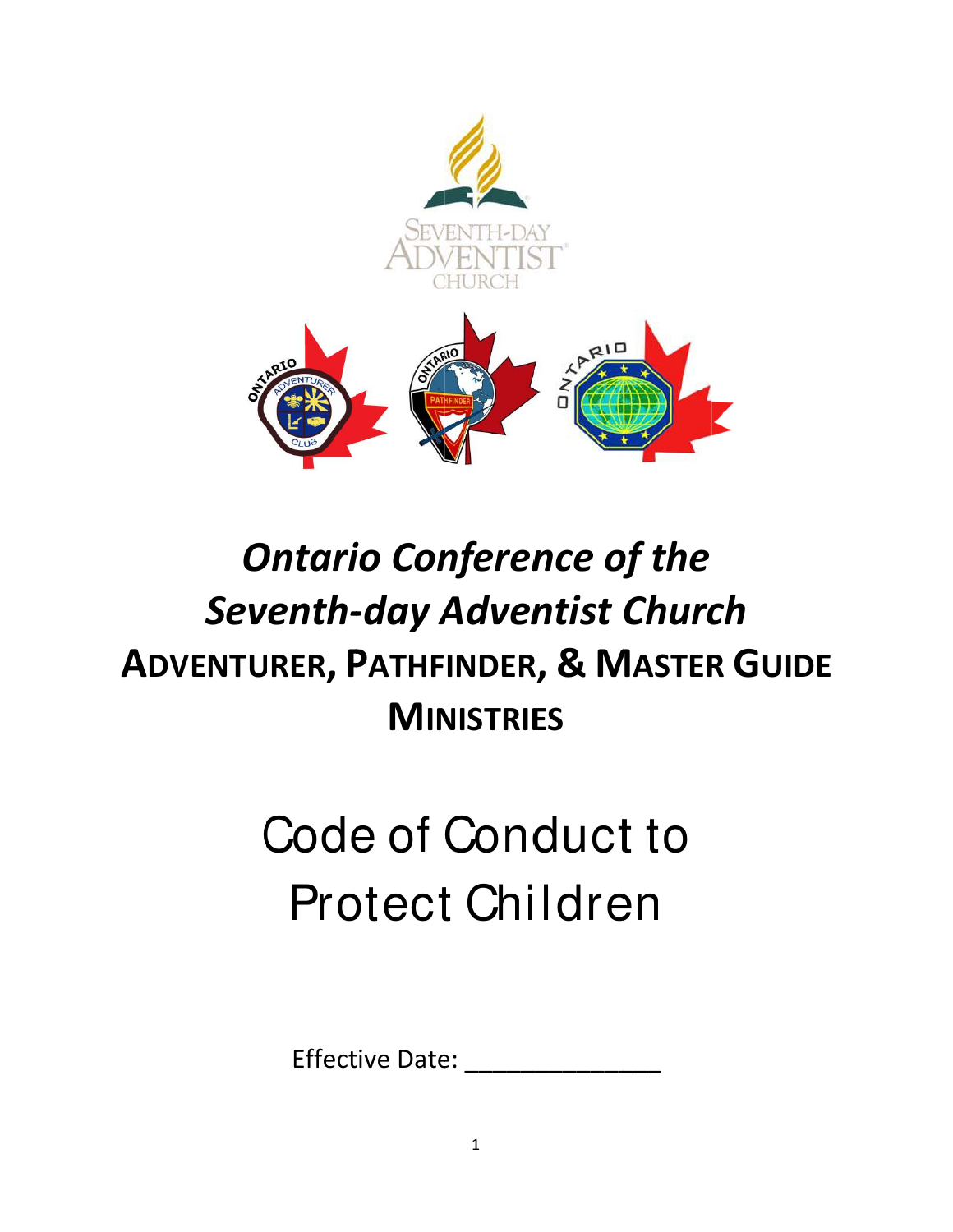## Introduction

The Adventurer, Pathfinder, and Master Guide Ministries of the Ontario Conference of the Seventh‐day Adventist Church have adopted the following *Code of Conduct to Protect Children* to guide leaders and volunteers in their interactions with children.

The safety, rights and well‐being of children we serve are at the core of our daily operations. We nurture supportive relationships with children while balancing and encouraging appropriate boundaries.

## Why a Code of Conduct to Protect Children?

Our Church is committed to ensuring all children are protected and safe. A *Code of Conduct to Protect Children* is an important part of creating safe environments for children. The safety, rights and well‐ being of children participating in our programs is a priority in our daily operations.

The intent of the *Code of Conduct to Protect Children* is to guide our volunteers in developing healthy relationships with the children involved in activities or programs delivered by our Church and to model appropriate boundaries for children.

## Treating Children with Dignity and Maintaining Boundaries

All leaders/volunteers must:

- Treat all children with respect and dignity
- ï Establish, respect, and maintain appropriate boundaries with all children and families involved in activities or programs delivered by the Church

It is important to monitor your own behaviour towards children, and pay close attention to the behaviour of your peers to ensure that behaviour is appropriate and respectful, and will be perceived as such by others.

#### **All of your interactions and activities with children:**

- ‐ should be known to, and approved by, your supervisor/designated person and/or the parents of the child
- ‐ tied to your duties , and
- ‐ designed to meet the child's needs not your own needs.

Always consider the child's reaction to any activities, conversations, behaviour or other interactions. **If at any time you are in doubt about the appropriateness of your own behaviour or the behaviour of others, you should discuss it with your church pastor, elder, or Conference Risk Management director.**

#### **Examples of unacceptable behaviour toward a child:**

- $\bullet$  criticizing
- $\bullet$  embarrassing
- shaming
- $\bullet$  blaming
- humiliating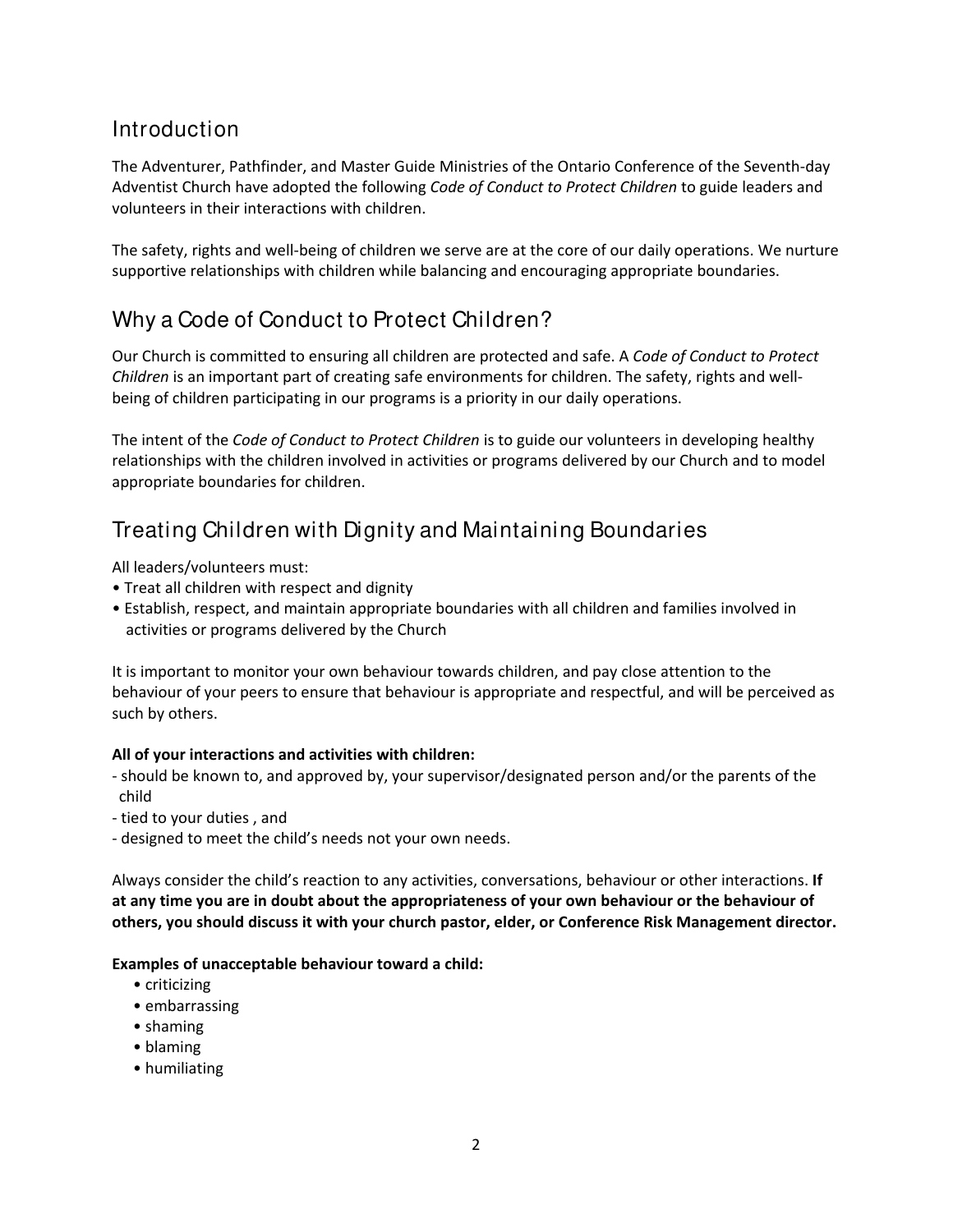## General Rules of Behaviour

Church leaders/volunteers must not:

- Engage in any sort of physical contact with a child that may make the child or a reasonable observer feel uncomfortable, or that may be seen by a reasonable observer to be violating reasonable boundaries.
- Engage in any communication with a child within or outside of volunteer duties, that may make the child uncomfortable or that may be seen by a reasonable observer to be violating reasonable boundaries.
- Engage in any behaviour that goes against (or appears to go against) the organization's mandate, policies, or *Code of Conduct to Protect Children*, regardless of whether or not they are serving the church organization at that moment
- Conduct their own investigation into allegations or suspicions of potentially illegal or inappropriate behaviour – it is a leader's/volunteer's duty to report the matter to his/her church pastor or elder, or Children's Aid Society, not to investigate.

## What Constitutes Inappropriate Behaviour

Inappropriate behaviour includes:

- 1. Inappropriate Communication. Communication with a child or his/her family outside of a volunteer context, regardless of who initiated the exchange. For example:
	- Personal phone calls
	- Electronic communications (email, text message, instant message, online chats, social networking (including "friending"), etc.)
	- Personal letters
	- Excessive communications (online or offline)
- 2. Inappropriate Contact. Spending unauthorized time with a child or the child's family outside of designated volunteer times and activities. You must report all contact with a child or the child's family outside of designated volunteer times and activities BEFORE the contact occurs to the designated person within your church organization.
- 3. Favouritism. Singling out a child or certain children and providing special privileges and attention. (for example, paying a lot of attention to, giving or sending personalized gifts, or allowing privileges that are excessive, unwarranted or inappropriate.)
- 4. Taking Personal Photos/Videos. Using a personal cell phone, camera or video to take pictures of a child, or allowing any other person to do so, as well as uploading or copying any pictures you may have taken of a child to the Internet or any personal storage device. Pictures taken as part of your job duties (when known to your supervisor) are acceptable; however, the pictures are to remain with the church organization and not be used by you in a personal capacity.

#### **Inappropriate behaviour also includes:**

5. Telling sexual jokes to a child, or making comments to a child that are or is in any way suggestive, explicit or personal.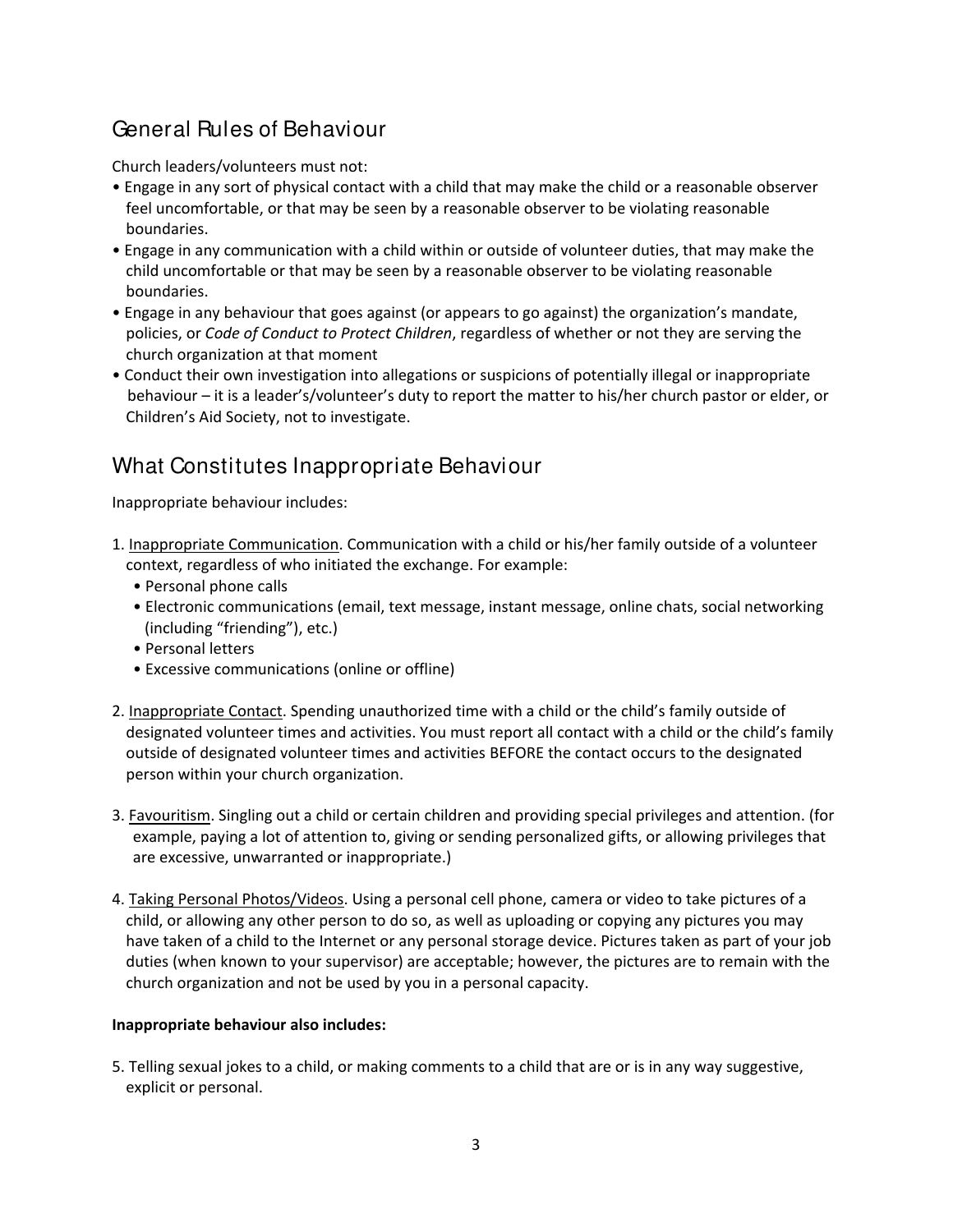6. Showing a child material that is sexual in nature, including, signs, cartoons, graphic novels, calendars, literature, photographs, screen savers, or displaying such material in plain view of a child, or making such material available to a child

- 7. Intimidating or threatening a child
- 8. Making fun of a child

#### Inappropriate behaviour will not be tolerated, especially as it relates to the well-being of the children **involved in activities or programs delivered by the organization.**

Whether or not a particular behaviour or action constitutes inappropriate behaviour will be a matter determined by the organization having regard to all of the circumstances, including past behaviour, and allegations or suspicions related to such behaviour.

## Reporting Requirements

All leaders and volunteers must report suspected child sexual abuse, inappropriate behaviour or incidents that they become aware of, whether the behaviour or incidents were personally witnessed or not.

#### **Where to report:**

- 1. All allegations or suspicions of potentially illegal behaviour (for example, child sexual abuse) that a leader/volunteer witnesses first‐hand, must be promptly reported to police and/or Children's Aid Society (CAS).
	- Children's Aid Society of Toronto Phone #: 416‐924‐4646
	- For other regions, check out the Ontario Association of Children's Aid Societies at http://www.oacas.org/childrens-aid-child-protection/locate-a-childrens-aid-society/ or call for inquiries at (416) 987‐7725 or 1‐800‐718‐1797.
- 2. To ensure the protection of all children in our care, all allegations or suspicions of potentially illegal behaviour that a leader/volunteer learns of must also be promptly reported to police and/or CAS. Police and/or CAS will make the determination as to whether the allegation or suspicion requires further investigation.
- 3. All allegations or suspicions of inappropriate behaviour (see above examples), that a leader /volunteer learns of or witnesses first‐hand, must be reported to your church pastor or elder.

Keep in mind that you may learn of potentially illegal or inappropriate behaviour through the child or some other third party, or you may witness it first-hand. Examples of the type behaviour you may learn of or witness and that you must report as set out above includes:

- a. Potentially Illegal behaviour by a leader/volunteer of the organization
- b. Potential Illegal behaviour by a third party, such as a parent, teacher, babysitter, leader, etc.)

If you are not sure whether the issue you have witnessed or heard about involves potentially illegal behaviour or inappropriate behaviour, discuss the issue with your church pastor, elder, or Conference Risk Management director, who will support you through the process. Remember: You have an independent duty to report all suspicions of potentially illegal behaviour directly to police and/or CAS.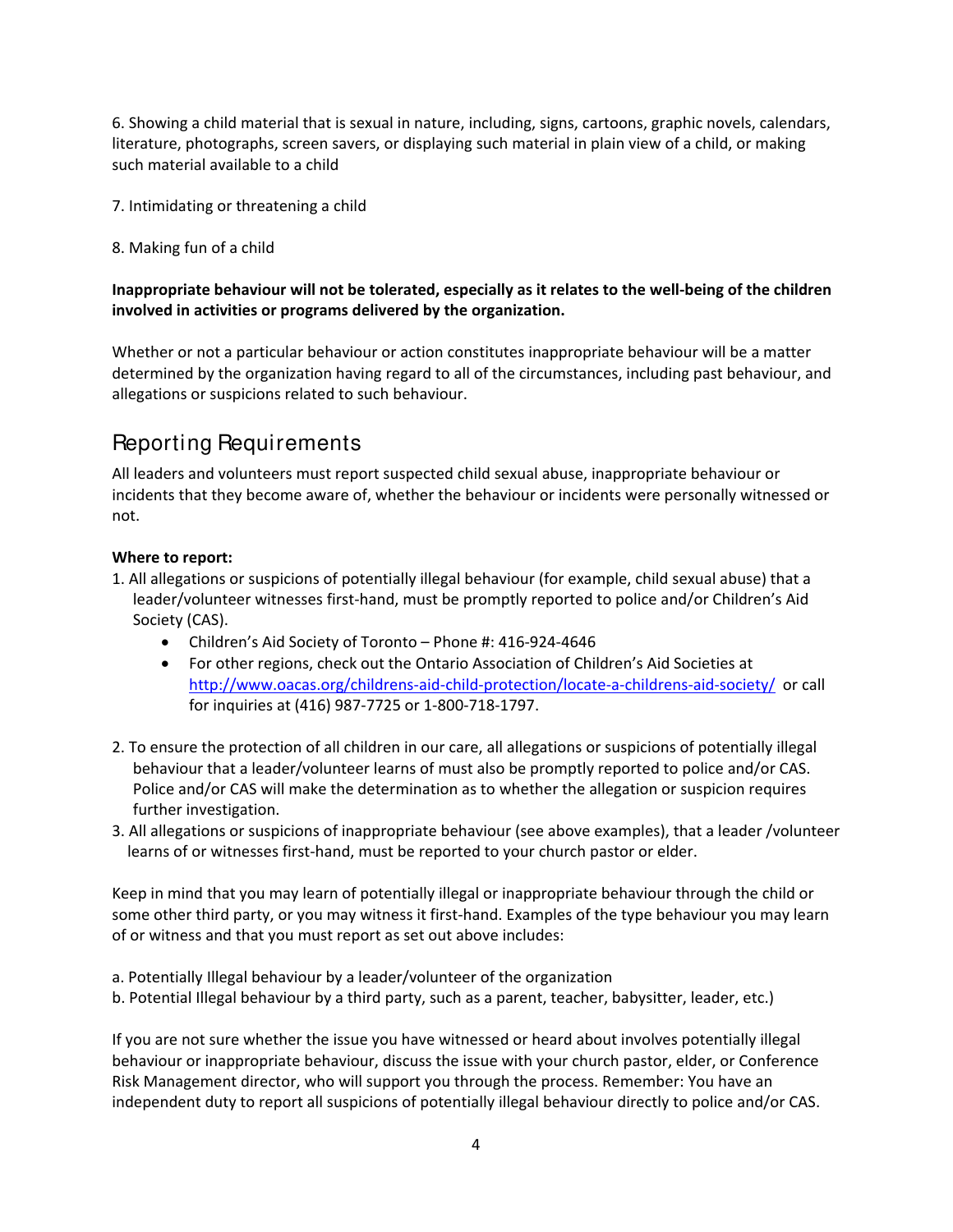## Follow up on Reporting

When an allegation or suspicion of potentially illegal behaviour is reported, police and/or a CAS will be notified. The organization will follow up internally as appropriate.

When an allegation or suspicion of inappropriate behaviour is made, the organization will follow up on the matter to gather information about what happened and determine what, if any, formal or other disciplinary action is required.

In the case of inappropriate behaviour, if:

- multiple behaviours were reported
- inappropriate behaviour is recurring, or
- the reported behaviour is of serious concern

the organization may refer the matter to CAS or police.

### Policies for the Safety and Protection of Children

The Seventh‐day Adventist Church Manual lists several policies on pages 168 and169 that provide a measure of safety for children and efficient screening of volunteers. Such policies should include:

- **Two‐Adult Policy** ‐ Having two adults present in children's classrooms or during activities.
- **Open Door** Discourage private or one‐on‐one contact and encourage an open‐door policy in all situations. Where an open door is not possible, station a second adult at the door.
- **Volunteer Screening** ‐ Have all volunteers complete a volunteer information form, check their references, and, if required by law, do a background check (i.e., Vulnerable Sector Screening).
- **Six‐Month Policy** ‐ Require a waiting period of six months for newly baptized or transferring members who have indicated a willingness to work with children.
- **Training** ‐ Provide regular training for teachers and volunteers to help them understand and protect children during activities.
- **Local Legal Requirements** Local church leaders should consult with the conference to learn conference procedures and requirements, including local legal requirements for individuals working with children.

Additional resources are available from Adventist Risk Management at www.adventistrisk.org .

#### Note:

Please retain a copy of this document for your file. Kindly sign **My Commitment** (page 6) and send to the Ontario Conference (AMP Ministries):

| By Mail:            | By Fax:      | By E-mail (choose one):           |  |
|---------------------|--------------|-----------------------------------|--|
| 1110 King St. East, | 905-571-5995 | adventurers@adventistontario.org  |  |
| Oshawa, ON L1H 1H8  |              | pathfinders@adventistontario.org  |  |
|                     |              | masterguides@adventistontario.org |  |